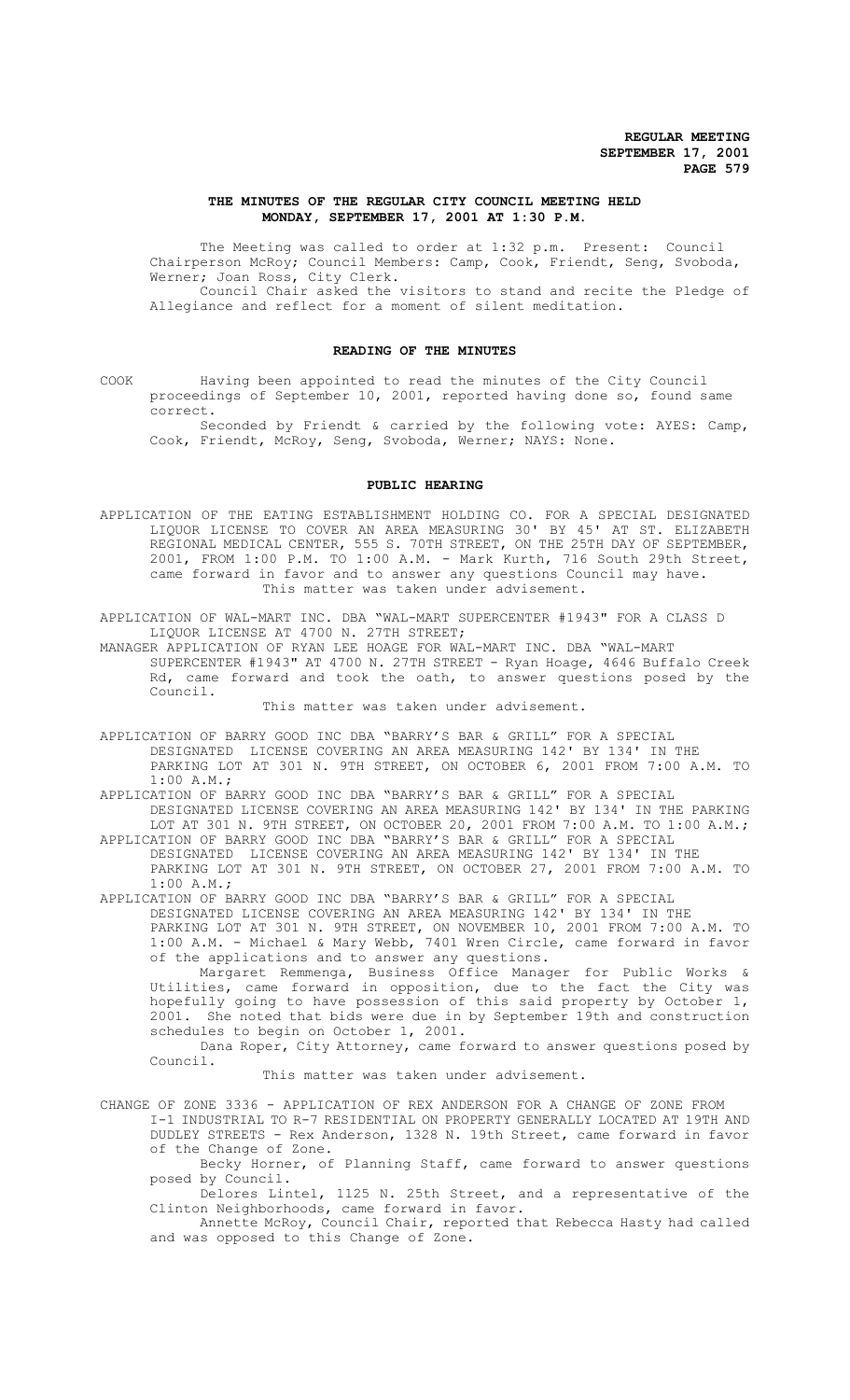> Kent Seacrest, Seacrest & Kalkowski, 1111 Lincoln Mall, Suite 350, came forward in favor. This matter was taken under advisement.

APPROVING A JOINT FUNDING AGREEMENT BETWEEN THE CITY AND THE U.S. GEOLOGICAL SURVEY FOR A BANK FILTRATION RESEARCH PROJECT OF THE ASHLAND WELLFIELD - Jerry Obrist, Chief Engineer of Water Works, came forward to explain the agreement and removal of contaminants from the system. This matter was taken under advisement.

AMENDING THE UNIVERSITY PLACE REDEVELOPMENT PLAN TO EXPAND THE STREETSCAPE AMENITIES PROJECT AREA TO INCLUDE AN ADDITIONAL 200 LINEAL FEET OF AREA BY EXTENDING THAT PORTION OF ST. PAUL AVENUE IN THE PLAN WEST TO N. 47TH STREET - Steve Guitar, Business Improvement Board, came forward in favor. This matter was taken under advisement.

SPECIAL PERMIT 1901A - APPLICATION OF RLM, L.L.C. TO AMEND VAVIK RIDGE COMMUNITY UNIT PLAN FOR 22 UNITS OF ELDERLY HOUSING TO CORRECT THE LOT DIMENSIONS AND WAIVERS OF THE REQUIRED FRONT YARD, SIDE YARD, REAR YARD, AND DEPTH TO WIDTH RATIO, ON PROPERTY GENERALLY LOCATED AT S. 56TH STREET AND ELKCREST DRIVE - Brian Carstens, 2935 Pine Lake Rd., Ste. H, representing RLM, L.L.C., came forward in favor.

This matter was taken under advisement.

SPECIAL PERMIT 1926 - APPLICATION OF MARK LYON ON BEHALF OF IDEAL GROCERY FOR AUTHORITY TO SELL ALCOHOLIC BEVERAGES FOR CONSUMPTION OFF THE PREMISES AT S. 27TH AND F STREETS - Mark Lyon, 1623 Dakota, came forward in favor of the special permit and to answer questions posed by Council. This matter was taken under advisement.

ACCEPTING THE REPORT OF NEW AND PENDING CLAIMS AGAINST THE CITY AND APPROVING DISPOSITION OF CLAIMS SET FORTH THEREIN FOR THE PERIOD OF AUGUST 16 - 31, 2001 - Sandy & Phil Yoakum, 4504 St. Paul Ave., came forward to oppose the decision of the City Attorney regarding their claim.

Reginald Bauer, (no address given), came forward to oppose the decision of the City Attorney regarding his claim.

Dana Roper, City Attorney, came forward to answer questions posed by the Council.

Ron Davis, 256 Hartley Street, came forward to present his case regarding the City's denial of his claim.

These matters were taken under advisement.

APPLICATION OF PIUS X HIGH SCHOOL BOOSTER CLUB TO CONDUCT A LOTTERY WITHIN THE CITY OF LINCOLN FROM JANUARY 20, 2002 THROUGH APRIL 20, 2002 - Jodi Fischer, 6814 So. 51st Street, came forward in favor of this application of Pius X High School.

This matter was taken under advisement.

## **\*\* END OF PUBLIC HEARING \*\***

# **MISCELLANEOUS BUSINESS PUBLIC HEARING**

Ed Patterson, 2108 Q Street, came forward to inform the Council of the conditions of the park in the Malone Neighborhood, after the Nebraska/Notre Dame game. He shared various photos with those present to show the trash and beer bottles that had been left behind in Beadle Center parking lot and nearby Trago park.

Mike Morosin, 2055 "S" St., Past President of Malone Neighborhood Assoc., came forward to propose that the University needs to be made aware of the situation that Ed Patterson had brought forward and it seems it should be the University's responsibility to clean this area up, not that of the neighbors. Ken Svoboda proposed that Chairperson McRoy contact the University in writing to address this matter. This matter was taken under advisement.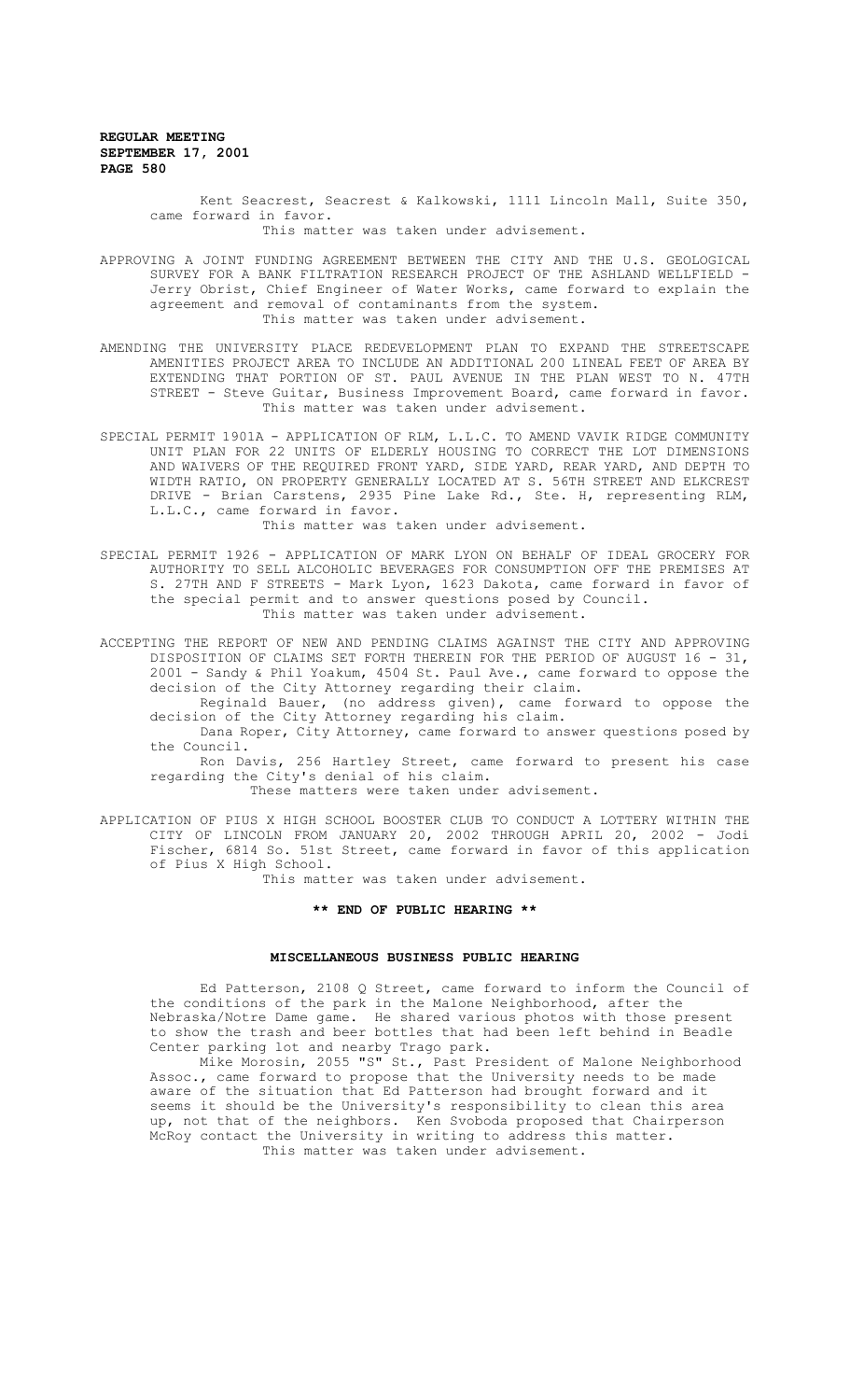# **COUNCIL ACTION**

#### **LIQUOR RESOLUTIONS**

MANAGER APPLICATION OF MICHAEL D. OLDERBAK FOR NEBRASKA RETAIL VENTURES L.L.C. DBA AMPRIDE 101 AT 4135 S. 48TH STREET, AMPRIDE 102 AT 4002 ADAMS STREET, AMPRIDE 103 AT 600 W. A STREET, AMPRIDE 105 AT 3291 HOLDREGE STREET, AMPRIDE 106 AT 4401 N. 70TH STREET, AND AMPRIDE 107 5501 SUPERIOR STREET - PRIOR to reading:

SENG Moved to **WITHDRAW** the application per the request of the applicant.

Seconded by Cook & carried by the following vote: AYES: Camp, Cook, Friendt, McRoy, Seng, Svoboda, Werner; NAYS: None.

APPLICATION OF THE EATING ESTABLISHMENT HOLDING CO. FOR A SPECIAL DESIGNATED LIQUOR LICENSE TO COVER AN AREA MEASURING 30' BY 45' AT ST. ELIZABETH REGIONAL MEDICAL CENTER, 555 S. 70TH STREET, ON THE 25TH DAY OF SEPTEMBER, 2001, FROM 1:00 P.M. TO 1:00 A.M. - CLERK read the following resolution, introduced by Jon Camp, who moved its adoption for approval: A-81091 BE IT RESOLVED by the City Council of the City of Lincoln,

Nebraska:

That after hearing duly had as required by law, consideration of the facts of this application, the Nebraska Liquor Control Act, and the pertinent City ordinances, the City Council recommends that the application of The Eating Establishment Holding Co. for a Special Designated License to cover an area measuring 30 feet by 45 feet at St. Elizabeth Regional Medical Center, 555 S. 70th Street, Lincoln, Nebraska, on the 25th day of September, 2001, between the hours of 1:00 p.m. and 1:00 a.m., be approved with the condition that the premise complies in every respect with all City and State regulations and with the following requirements:<br>1. Identification

Identification to be checked, wristbands required on all parties wishing to consume alcohol.

- 2. Adequate security shall be provided for the event.<br>3. The area requested for the permit shall be separat
- The area requested for the permit shall be separated from the public by a fence or other means.
- Responsible alcohol service practices shall be followed.

BE IT FURTHER RESOLVED the City Clerk is directed to transmit a copy of this resolution to the Nebraska Liquor Control Commission.

Introduced by Jon Camp

Seconded by Seng & carried by the following vote: AYES: Camp, Cook, Friendt, McRoy, Seng, Svoboda, Werner; NAYS: None.

APPLICATION OF WAL-MART INC. DBA "WAL-MART SUPERCENTER #1943" FOR A CLASS D LIQUOR LICENSE AT 4700 N. 27TH STREET - CLERK read the following resolution, introduced by Jon Camp, who moved its adoption for approval: A-81092 BE IT RESOLVED by the City Council of the City of

Lincoln, Nebraska:

That after hearing duly had as required by law, consideration of the facts of this application, the Nebraska Liquor Control Act, and the pertinent City ordinances, the City Council recommends that the application of Wal-Mart Inc. dba "Wal-Mart Supercenter #1943" for a Class "D" liquor license at 4700 N. 27th Street, Lincoln, Nebraska, for the license period ending April 30, 2002, be approved with the condition that the premise complies in every respect with all city and state regulations. The City Clerk is directed to transmit a copy of this resolution to the Nebraska Liquor Control Commission.

Introduced by Jon Camp<br>Illowing vote: AYES: Camp. Seconded by Seng & carried by the following vote: AYES: Camp, Cook, Friendt, McRoy, Seng, Svoboda, Werner; NAYS: None.

MANAGER APPLICATION OF RYAN LEE HOAGE FOR WAL-MART INC. DBA "WAL-MART SUPERCENTER #1943" AT 4700 N. 27TH STREET - CLERK read the following

resolution, introduced by Jon Camp, who moved its adoption for approval: A-81093 WHEREAS, Wal-Mart Inc. dba "Wal-Mart Supercenter #1943: located at 4700 N. 27th Street, Lincoln, Nebraska has been approved for a Retail Class "D" liquor license, and now requests that Ryan Lee Hoage be named manager;

WHEREAS, Ryan Lee Hoage appears to be a fit and proper person to manage said business.

NOW, THEREFORE, BE IT RESOLVED by the City Council of the City of Lincoln, Nebraska:

That after hearing duly had as required by law, consideration of the facts of this application, the Nebraska Liquor Control Act, and the pertinent City ordinances, the City Council recommends that Ryan Lee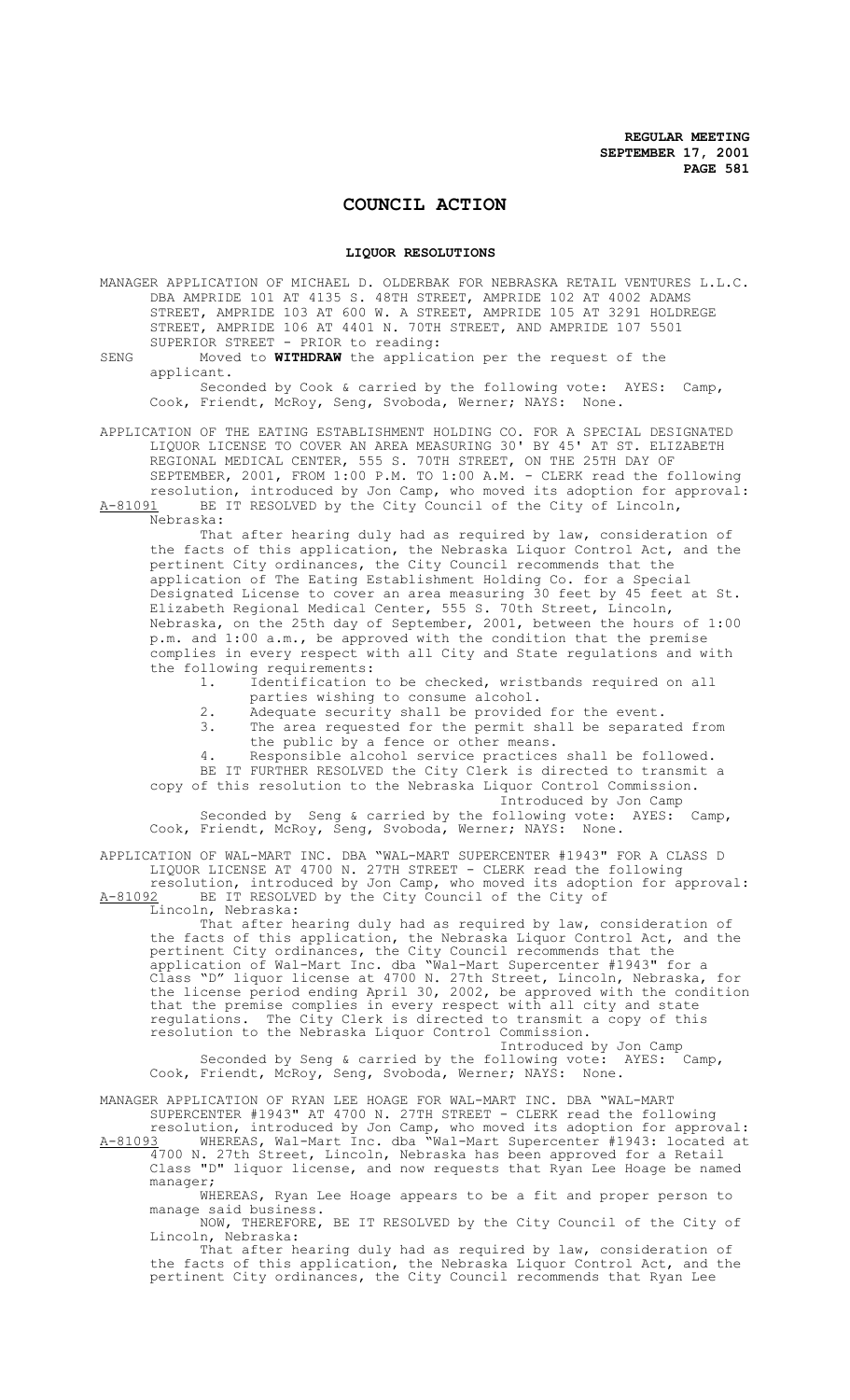Hoage be approved as manager of this business for said licensee. City Clerk is directed to transmit a copy of this resolution to the Nebraska Liquor Control Commission. Introduced by Jon Camp Seconded by Seng & carried by the following vote: AYES: Camp, Cook, Friendt, McRoy, Seng, Svoboda, Werner; NAYS: None. APPLICATION OF BARRY GOOD INC DBA "BARRY'S BAR & GRILL" FOR A SPECIAL DESIGNATED LICENSE COVERING AN AREA MEASURING 142' BY 134' IN THE PARKING LOT AT 301 N. 9TH STREET, ON OCTOBER 6, 2001 FROM 7:00 A.M. TO 1:00 A.M. - PRIOR to reading: CAMP Moved to amend Application of Barry Good , Inc. to add after Line 16: BE IT FURTHER resolved that this approval of this SDL would expire upon ownership of property being transferred to the City of Lincoln. Seconded by Seng & carried by the following vote: AYES: Camp, Cook, Friendt, McRoy, Seng, Svoboda, Werner; NAYS: None. CLERK Read the following resolution, introduced by Jon Camp, who moved its adoption for approval:<br>A-81094 BE IT RESOLVED by th BE IT RESOLVED by the City Council of the City of Lincoln, Nebraska: That after hearing duly had as required by law, consideration of the facts of this application, the Nebraska Liquor Control Act, and the pertinent City ordinances, the City Council recommends that the application of Barry Good Inc. d/b/a "Barry's Bar & Grill" for a Special Designated License to cover an area measuring 142 feet by 134 feet in the parking lot at 301 North 9th Street, Lincoln, Nebraska, on the 6th day of October, 2001, between the hours of 7:00 a.m. and 1:00 a.m., be approved with the condition that the premise complies in every respect with all City and State regulations and with the following requirements:<br>1. Identification to be checked, wristbands required on all Identification to be checked, wristbands required on all parties wishing to consume alcohol. 2. Adequate security shall be provided for the event. 3. The area requested for the permit shall be separated from the public by a fence or other means. 4. Responsible alcohol service practices shall be followed. BE IT FURTHER RESOLVED the City Clerk is directed to transmit a copy of this resolution to the Nebraska Liquor Control Commission. BE IT FURTHER RESOLVED that this approval of this SDL would expire upon ownership of property being transferred to the City of Lincoln. Introduced by Jon Camp Seconded by Seng & carried by the following vote: AYES: Camp, Cook, Friendt, McRoy, Seng, Svoboda, Werner; NAYS: None. APPLICATION OF BARRY GOOD INC DBA "BARRY'S BAR & GRILL" FOR A SPECIAL DESIGNATED LICENSE COVERING AN AREA MEASURING 142' BY 134' IN THE PARKING LOT AT 301 N. 9TH STREET, ON OCTOBER 20, 2001 FROM 7:00 A.M. TO 1:00 A.M. - PRIOR to reading: CAMP Moved to delay action of the application of Barry Good Inc. for two weeks to 10-01-01. Seconded by Friendt & carried by the following vote: AYES: Camp, Cook, Friendt, McRoy, Seng, Svoboda, Werner; NAYS: None. APPLICATION OF BARRY GOOD INC DBA "BARRY'S BAR & GRILL" FOR A SPECIAL DESIGNATED LICENSE COVERING AN AREA MEASURING 142' BY 134' IN THE PARKING LOT AT 301 N. 9TH STREET, ON OCTOBER 27, 2001 FROM 7:00 A.M. TO 1:00 A.M. - PRIOR to reading: CAMP Moved to delay action of the application of Barry Good Inc. for two weeks to 10-01-01. Seconded by Friendt & carried by the following vote: AYES: Camp,<br>Friendt, McRov, Seng, Svoboda, Werner; NAYS: None. Cook, Friendt, McRoy, Seng, Svoboda, Werner; NAYS:

APPLICATION OF BARRY GOOD INC DBA "BARRY'S BAR & GRILL" FOR A SPECIAL DESIGNATED LICENSE COVERING AN AREA MEASURING 142' BY 134' IN THE PARKING LOT AT 301 N. 9TH STREET, ON NOVEMBER 10, 2001 FROM 7:00 A.M. TO 1:00 A.M. - PRIOR to reading: CAMP Moved to delay action of the application of Barry Good Inc. for

two weeks to 10-01-01. Seconded by Friendt & carried by the following vote: AYES: Camp,

Cook, Friendt, McRoy, Seng, Svoboda, Werner; NAYS: None.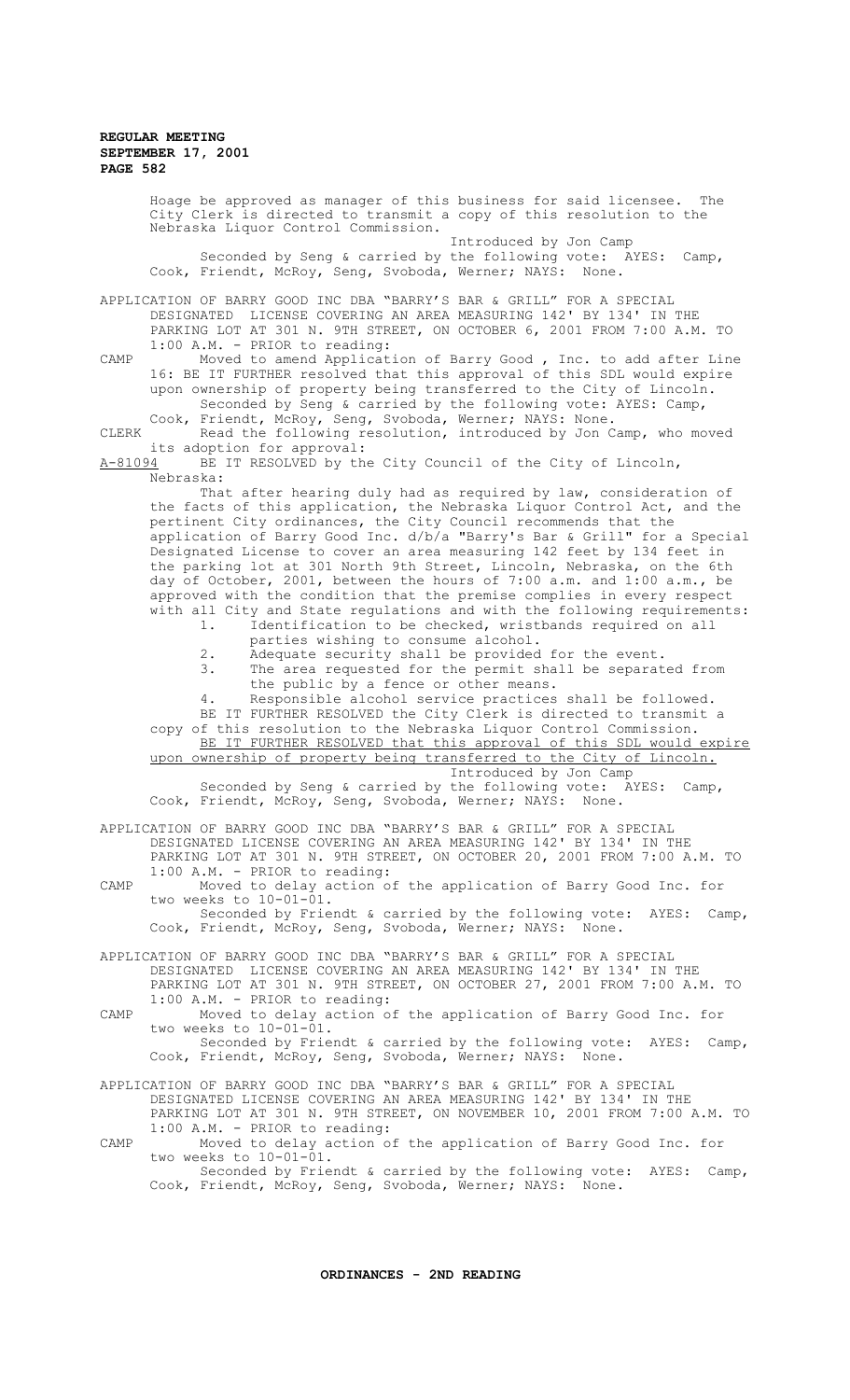- AMENDING SECTION 2.62.020 OF THE LINCOLN MUNICIPAL CODE TO INCLUDE BI-WEEKLY POST EMPLOYMENT HEALTH PLAN CONTRIBUTIONS FOR PURPOSES OF CALCULATING PENSION BENEFITS FOR PARTICIPANTS IN POLICE AND FIRE PENSION PLAN "A" -CLERK read an ordinance, introduced by Ken Svoboda, amending Section 2.62.020 of the Lincoln Municipal Code to amend the definition of regular pay to include bi-weekly Post Employment Health Plan (PEHP) contributions for purposes of calculating pension benefits for participants in Police and Fire Pension Plan "A"; and repealing Section 2.62.020 of the Lincoln Municipal Code as hitherto existing, the second time.
- AMENDING SECTION 2.65.020 OF THE LINCOLN MUNICIPAL CODE TO AMEND THE DEFINITION OF REGULAR PAY TO INCLUDE BI-WEEKLY POST EMPLOYMENT HEALTH PLAN CONTRIBUTIONS FOR PURPOSES OF CALCULATING PENSION BENEFITS FOR PARTICIPANTS IN POLICE AND FIRE PENSION PLAN "B"- CLERK read an ordinance, introduced by Ken Svoboda, amending Section 2.62.020 of the Lincoln Municipal Code to amend the definition of regular pay to include bi-weekly Post Employment Health Plan (PEHP) contributions for purposes of calculating pension benefits for participants in Police and Fire Pension Plan "B"; and repealing Section 2.65.020 of the Lincoln Municipal Code as hitherto existing, the second time.
- AMENDING SECTION 2.66.020 OF THE LINCOLN MUNICIPAL CODE TO AMEND THE DEFINITION OF REGULAR PAY TO INCLUDE BI-WEEKLY POST EMPLOYMENT HEALTH PLAN CONTRIBUTIONS FOR PURPOSES OF CALCULATING PENSION BENEFITS FOR PARTICIPANTS IN POLICE AND FIRE PENSION PLAN "C" - CLERK read an ordinance, introduced by Ken Svoboda, amending Section 2.66.020 of the Lincoln Municipal Code to amend the definition of regular pay to include bi-weekly Post Employment Health Plan (PEHP) contributions for purposes of calculating pension benefits for participants in Police & Fire Pension Plan "C"; and repealing Section 2.66.020 of the Lincoln Municipal Code as hitherto existing, the second time.
- CHANGE OF ZONE 3336 APPLICATION OF REX ANDERSON FOR A CHANGE OF ZONE FROM I-1 INDUSTRIAL TO R-7 RESIDENTIAL ON PROPERTY GENERALLY LOCATED AT 19TH AND DUDLEY STREETS - CLERK read an ordinance introduced by Ken Svoboda, amending the Lincoln Zoning District Maps attached to and made a part of Title 27 of the Lincoln Municipal Code, as provided by Section 27.05.020 of the Lincoln Municipal Code, by changing the boundaries of the districts established and shown thereon, the second time.

#### **RESOLUTIONS**

| APPOINTING GERRY KREISER TO THE BOARD OF ZONING APPEALS FOR A FIVE-YEAR TERM<br>EXPIRING AUGUST 24, 2006 - CLERK read a resolution, introduced by Terry<br>Werner, who moved its adoption:                     |
|----------------------------------------------------------------------------------------------------------------------------------------------------------------------------------------------------------------|
| BE IT RESOLVED by the City Council of the City of Lincoln,<br>A-81095<br>Nebraska:                                                                                                                             |
| That the appointment of Gerry Kreiser to the Board of Zoning<br>Appeals for a five-year term expiring August 24, 2006 is hereby<br>approved.                                                                   |
| Introduced by Terry Werner                                                                                                                                                                                     |
|                                                                                                                                                                                                                |
| Seconded by Seng & carried by the following vote: AYES: Camp,<br>Cook, Friendt, McRoy, Seng, Svoboda, Werner; NAYS: None.                                                                                      |
| APPOINTING GERRY KREISER TO THE LINCOLN-LANCASTER COUNTY PLANNING COMMISSION<br>FOR A SIX-YEAR TERM EXPIRING AUGUST 24, 2007 - CLERK read a resolution,<br>introduced by Terry Werner, who moved its adoption: |
| A-81096 BE IT RESOLVED by the City Council of the City of Lincoln,<br>Nebraska:                                                                                                                                |
|                                                                                                                                                                                                                |
| That the appointment of Gerry Kreiser to the Lincoln-Lancaster<br>County Planning Commission for a six-year term expiring August 24, 2007<br>is hereby approved.                                               |
|                                                                                                                                                                                                                |
| Introduced by Terry Werner                                                                                                                                                                                     |
| Seconded by Seng & carried by the following vote: AYES:<br>$Camp$ ,<br>Cook, Friendt, McRoy, Seng, Svoboda, Werner; NAYS: None.                                                                                |
|                                                                                                                                                                                                                |
|                                                                                                                                                                                                                |

APPROVING A JOINT FUNDING AGREEMENT BETWEEN THE CITY AND THE U.S. GEOLOGICAL SURVEY FOR A BANK FILTRATION RESEARCH PROJECT OF THE ASHLAND WELLFIELD -<br>CLERK Read a resolution, introduced by Terry Werner, who moved its Read a resolution, introduced by Terry Werner, who moved its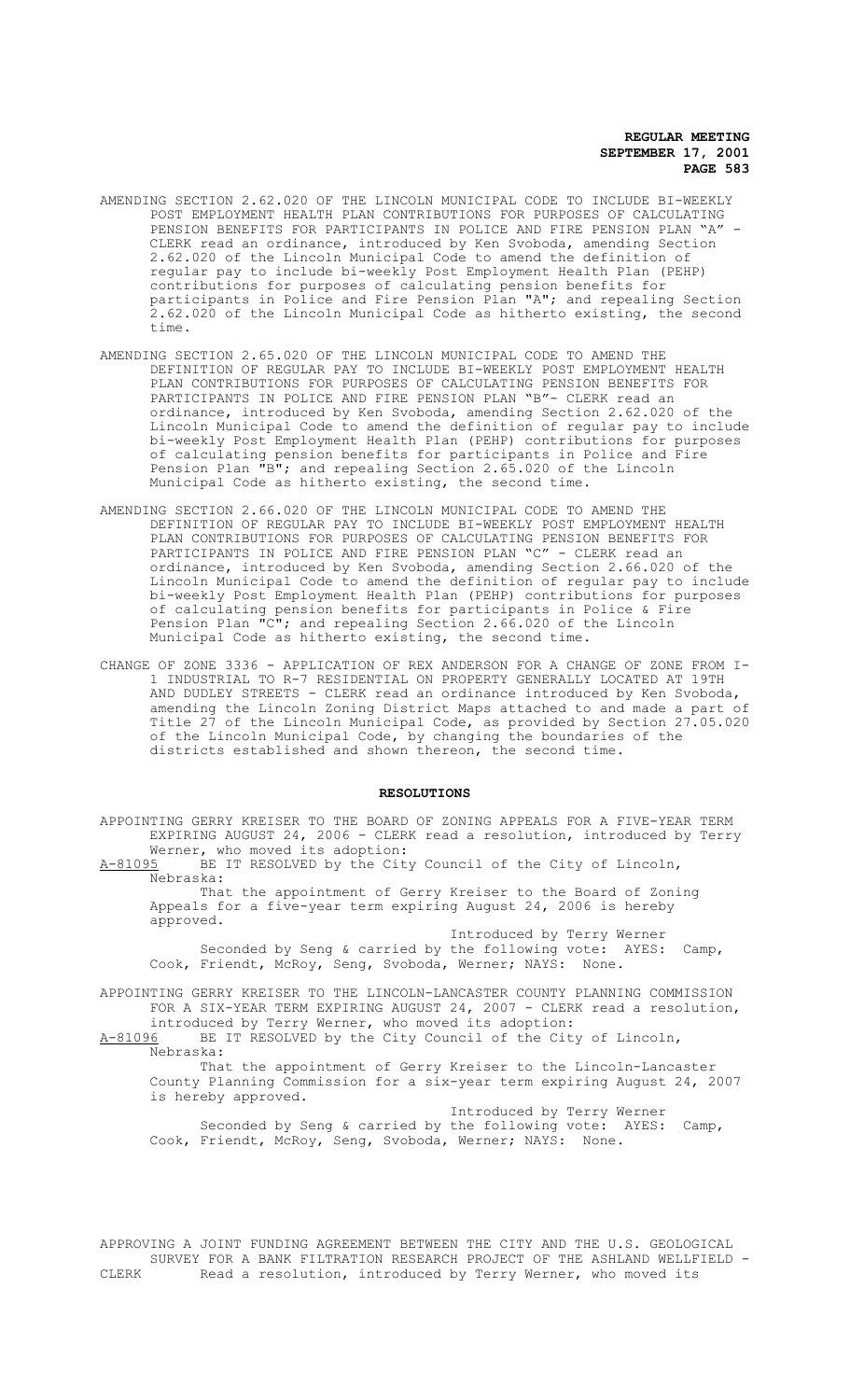adoption:<br>A-81097 BE BE IT RESOLVED by the City Council of the City of Lincoln, Nebraska: That the attached three year Agreement with United States Geological Survey providing for a Bank Filtration Research Project, to address the effectiveness of the aquifer's ability to remove select contaminants from the raw river water flowing through the aquifer, in accordance with the terms and conditions contained in said agreement, is hereby approved and the Mayor is authorized to execute the same on behalf of the City of Lincoln. The City Clerk is directed to return the executed copies of the Agreement to Jerry Obrist, Chief Engineer, Lincoln Water System. Introduced by Terry Werner

Seconded by Seng & carried by the following vote: AYES: Camp, Cook, Friendt, McRoy, Seng, Svoboda, Werner; NAYS: None.

AMENDING THE UNIVERSITY PLACE REDEVELOPMENT PLAN TO EXPAND THE STREETSCAPE AMENITIES PROJECT AREA TO INCLUDE AN ADDITIONAL 200 LINEAL FEET OF AREA BY EXTENDING THAT PORTION OF ST. PAUL AVENUE IN THE PLAN WEST TO N. 47TH STREET - CLERK read the following resolution, introduced by Terry

Werner, who moved its adoption:<br>A-81098 WHEREAS, the City Council WHEREAS, the City Council on December 7, 1998 adopted Resolution No. A-79200 adopting the University Place Redevelopment Plan; and

WHEREAS, the Director of Urban Development has filed with the City Clerk an amendment to Section III of the University Place Redevelopment Plan to expand the streetscape amenities project area to include an additional 200 lineal feet of area by extending that portion of St. Paul Avenue in the plan west to N. 47th Street to provide a logical extension of the Streetscape Project Area to N. 47th Street instead of terminating it at a point in mid-block; said plan amendments are attached hereto, and marked in Attachment "A", and made a part hereof by reference. The Director of Urban Development has reviewed said plan amendments and has found that they meet the conditions set forth in Neb. Rev. Stat. § 18- 2113 (Reissue 1997); and

WHEREAS, on August 10, 2001 notice of public hearing was mailed, postage prepaid, to the president or chairperson of the governing body of each county, school district, community college, educational service unit, and natural resource district in which the real property subject to such plan is located and whose property tax receipts would be directly affected and to all registered neighborhood associations located in whole or in part within one mile radius of the area to be redeveloped setting forth the time, date, place, and purpose, of the public hearing to be held on August 22, 2001 before the Lincoln City - Lancaster County Planning Commission regarding the amendments to the University Place Redevelopment Plan, a copy of said notice and list of said registered neighborhood associations having been attached hereto as Attachment "B" and "C" respectively; and

WHEREAS, said proposed amendments to the University Place Redevelopment Plan have been submitted to the Lincoln-Lancaster County Planning Commission for review and recommendation, and said Planning Commission on August 22, 2001 found said request to be in conformance with the Comprehensive Plan and recommended approval thereof; and

WHEREAS, on September 7, 2001 a notice of public hearing was mailed, postage prepaid, to the foregoing governing bodies and registered neighborhood associations setting forth the time, date, place, and purpose of the public hearing before the City Council to be held on September 17, 2001 regarding the proposed amendments to the University Place Redevelopment Plan, a copy of said notice having been attached hereto as Attachment "D"; and

WHEREAS, on August 31, 2001 and September 7, 2001 a notice of public hearing was published in the Lincoln Journal Star newspaper, setting forth the time, date, place, and purpose of the public hearing to be held on September 17, 2001 regarding the proposed amendments to the University Place Redevelopment Plan, a copy of such notice having been attached hereto and marked as Attachment "E"; and

WHEREAS, on September 17, 2001 in the City Council Chambers of the County City Building, 555 South 10th Street, Lincoln, Nebraska, the City Council held a public hearing relating to the proposed amendments to the University Place Redevelopment Plan and all interested parties were afforded at such public hearing a reasonable opportunity to express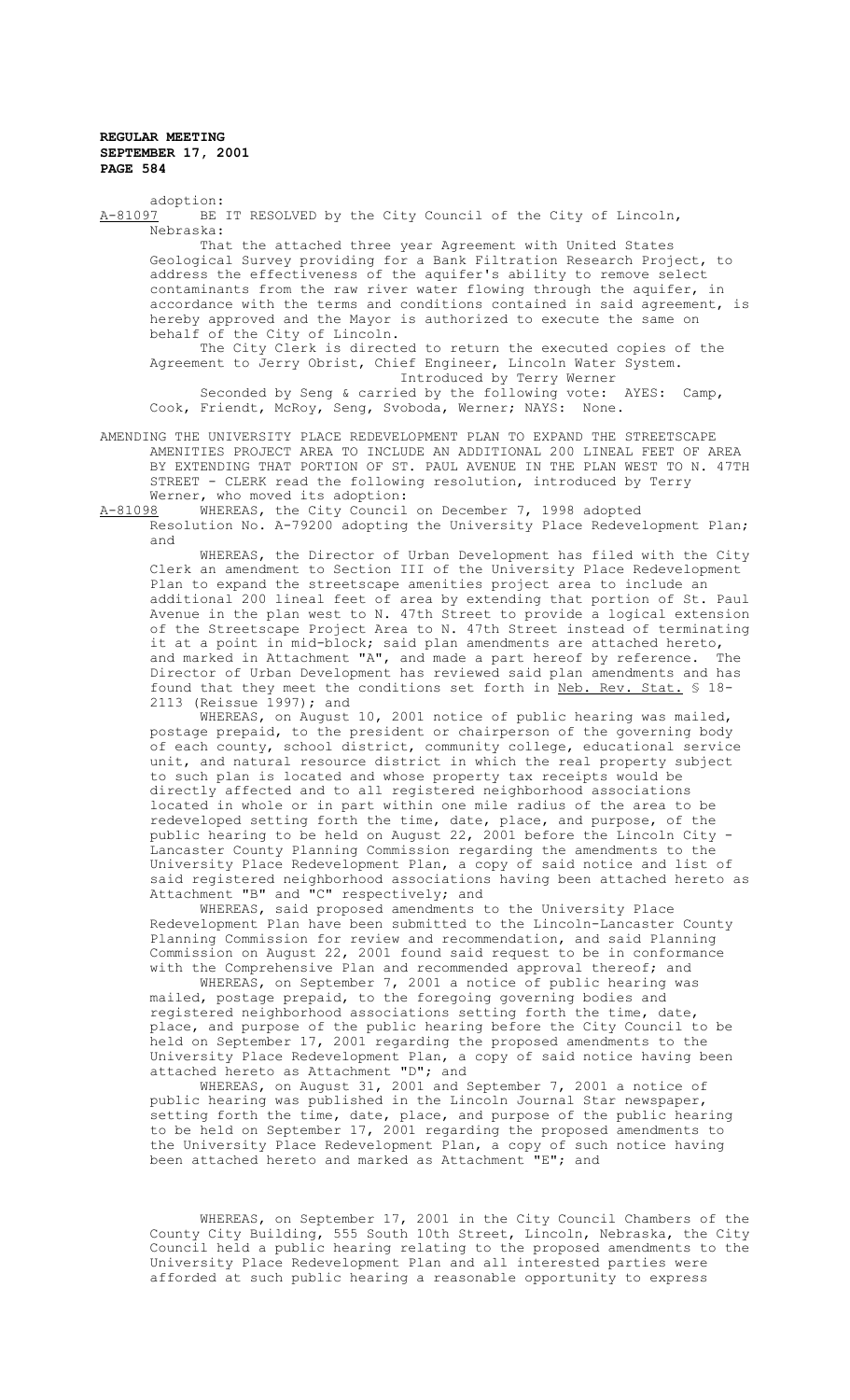their views respecting said proposed plan; and

WHEREAS, the City Council has duly considered all statements made and materials submitted relating to said proposed amendments. NOW, THEREFORE, IT IS FOUND AND DETERMINED by the City Council of

the City of Lincoln, Nebraska as follows:<br>1. That the University Place Red

That the University Place Redevelopment Plan as modified by the proposed amendments is described in sufficient detail and is designed with the general purpose of accomplishing a coordinated, adjusted, and harmonious development of the City which will promote general health, safety, and welfare, sound design and arrangement, the wise and efficient expenditure of public funds, and the prevention of the reoccurrence of unsanitary or unsafe dwelling accommodations or conditions of blight.<br>2. That the

That the University Place Redevelopment Plan as modified by the proposed amendments is feasible and in conformity with the general plan for the development of the City of Lincoln as a whole and said plan as modified by the proposed amendment is in conformity with the legislative declarations, and the determinations set forth in the Community Development Law.

BE IT RESOLVED by the City Council of the City of Lincoln, Nebraska:

That pursuant to the provisions of the Nebraska Community Development Law and in light of the foregoing findings and determinations, the amendments to the University Place Redevelopment Plan attached hereto as Attachment "A" are hereby accepted and approved by the City Council as the governing body for the City of Lincoln.

BE IT FURTHER RESOLVED that the Urban Development Director or his authorized representative is hereby authorized and directed to take all steps necessary to implement the provisions of said amendments to the University Place Redevelopment Plan.

BE IT STILL FURTHER RESOLVED that it is intended that this resolution and the modifications adopted herein are supplemental hereto to the findings, approvals, and authorizations set forth in Resolution No. A-79200.

Introduced by Terry Werner Seconded by Seng & carried by the following vote: AYES: Camp, Cook, Friendt, McRoy, Seng, Svoboda, Werner; NAYS: None.

SPECIAL PERMIT 1901A - APPLICATION OF RLM, L.L.C. TO AMEND VAVIK RIDGE COMMUNITY UNIT PLAN FOR 22 UNITS OF ELDERLY HOUSING TO CORRECT THE LOT DIMENSIONS AND WAIVERS OF THE REQUIRED FRONT YARD, SIDE YARD, REAR YARD, AND DEPTH TO WIDTH RATIO, ON PROPERTY GENERALLY LOCATED AT S. 56TH STREET AND ELKCREST DRIVE - CLERK read a resolution, introduced by Terry Werner, who moved its adoption:<br>A-81099 WHEREAS, RLM, L.L.C. has

A-81099 MHEREAS, RLM, L.L.C. has submitted an application designated as Special Permit No. 1901A to amend Vavik Ridge Community Unit Plan consisting of 22 dwelling units for elderly housing to correct the lot dimensions and waiver of the required front yard, side yard, rear yard, and depth to width ratio on property located at S. 56th Street and Elkcrest Drive, and legally described to wit:

Vavik Ridge Addition, in the Northeast Quarter of Section 8, Township 9 North, Range 7 East of the 6th P.M., Lincoln, Lancaster County, Nebraska;

WHEREAS, the real property adjacent to the area included within the site plan for this amended community unit plan will not be adversely affected; and

WHEREAS, said site plan together with the terms and conditions hereinafter set forth are consistent with the intent and purpose of Title 27 of the Lincoln Municipal Code to promote the public health, safety, and general welfare.

NOW, THEREFORE, BE IT RESOLVED by the City Council of the City of Lincoln, Nebraska:

That the application of RLM, L.L.C., hereinafter referred to as "Permittee", to amend Vavik Ridge Community Unit Plan consisting of 22 dwelling units for elderly housing, on the property legally described above, be and the same is hereby granted under the provisions of Section 27.63.320 and Chapter 27.65 of the Lincoln Municipal Code upon condition that construction and operation of said community unit plan be in strict compliance with said application, the site plan, and the following additional express terms, conditions, and requirements:

1. This permit approves a community unit plan with 22 dwelling units for elderly housing including 100 percent density bonus. 2. The City Council hereby approves the following modifications

to the zoning and subdivision requirements: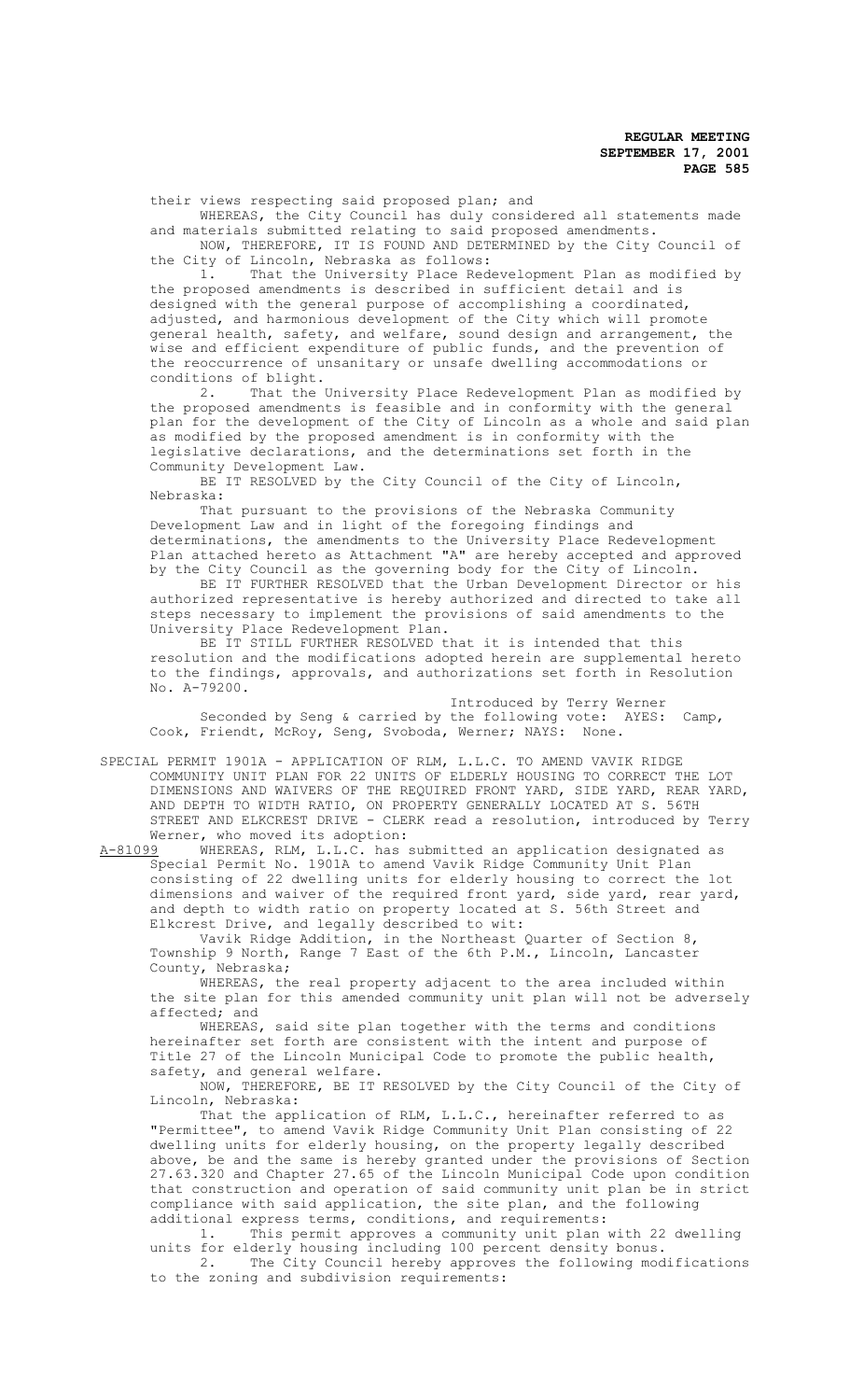- a. A modification of Section 27.11.080(a) of the Lincoln Municipal Code to reduce the required front yard from 30 feet to 25 feet along S. 56th Street; from 30 feet to 26 feet along the north side of Vavik Place on Lots 1 and 2, Block 2 and the east and west side of S. 55th Court; and the required front yard of 30 feet to 5 feet along the north side of Vavik Place on Lot 3, Block 1.
- b. A modification of Section 27.11.080(a) of the Lincoln Municipal Code to reduce the required side yard from 20 feet to 5 feet on all lots.
- c. A modification of Section 27.11.080(a) of the Lincoln Municipal Code to reduce the required rear yard from 20 percent of lot depth to 12 feet on Lots 1 through 8, Block 1, and to 20 feet on Lots 1 through 4, Block 2, and Lots 1 through 10, Block 3.
- d. A waiver of Section 26.23.140(a) of the Lincoln Municipal Code requiring lots not to exceed a 3-to-1 depth to width ratio on Lots 1 through 8, Block 1, Lots 1 through 4, Block 2, and Lots 1 through 10, Block 3.
- e. A waiver of Section 26.23.095 of the Lincoln Municipal Code requiring sidewalks on the east side of S. 55th Court south of Vavik Place.
- f. A modification of City of Lincoln Design Standards to reduce the required 4 feet between the curb and sidewalk to 0 feet on both sides of S. 55th Court.
- 3. Before receiving building permits:
	- a. The Permittee must submit a revised and reproducible final plan including five copies to the Planning Department.
	- b. The construction plans must conform to the approved plans.
	- c. Final plats within Vavik Ridge CUP must be approved by the City.

4. During the construction process, the Permittee will be responsible for controlling off-site dust emissions in accordance with Lincoln-Lancaster County Air Pollution Regulations and Standards Article 2 Section 32. Dust control measures shall include, but are not limited to, application of water to roads, driveways, parking lots on site, site frontage and any adjacent business or residential frontage. Planting and maintenance of vegetable ground cover will also be incorporated as necessary.<br>5.

Before occupying the dwelling units all development and construction must be completed in conformance with the approved plans. 6. All privately-owned improvements must be permanently

maintained by the Permittee or an appropriately established homeowners association approved by the City.

7. The site plan approved by this permit shall be the basis for all interpretations of setbacks, yards, locations of buildings, location of parking and circulation elements, and similar matters.

8. The terms, conditions, and requirements of this resolution shall be binding and obligatory upon the Permittee, their successors, and assigns. The building official shall report violations to the City Council which may revoke the special permit or take such other action as may be necessary to gain compliance.<br>9. The Permittee shall sign

The Permittee shall sign and return the City's letter of acceptance to the City Clerk within 30 days following approval of the special permit, provided, however, said 30-day period may be extended up

to six months by administrative amendment. The City Clerk shall file a copy of the resolution approving the special permit and the letter of acceptance with the Register of Deeds, filing fees therefor to be paid in advance by the Permittee.

Introduced by Terry Werner Seconded by Seng & carried by the following vote: AYES: Camp, Cook, Friendt, McRoy, Seng, Svoboda, Werner; NAYS: None.

SPECIAL PERMIT 1926 - APPLICATION OF MARK LYON ON BEHALF OF IDEAL GROCERY FOR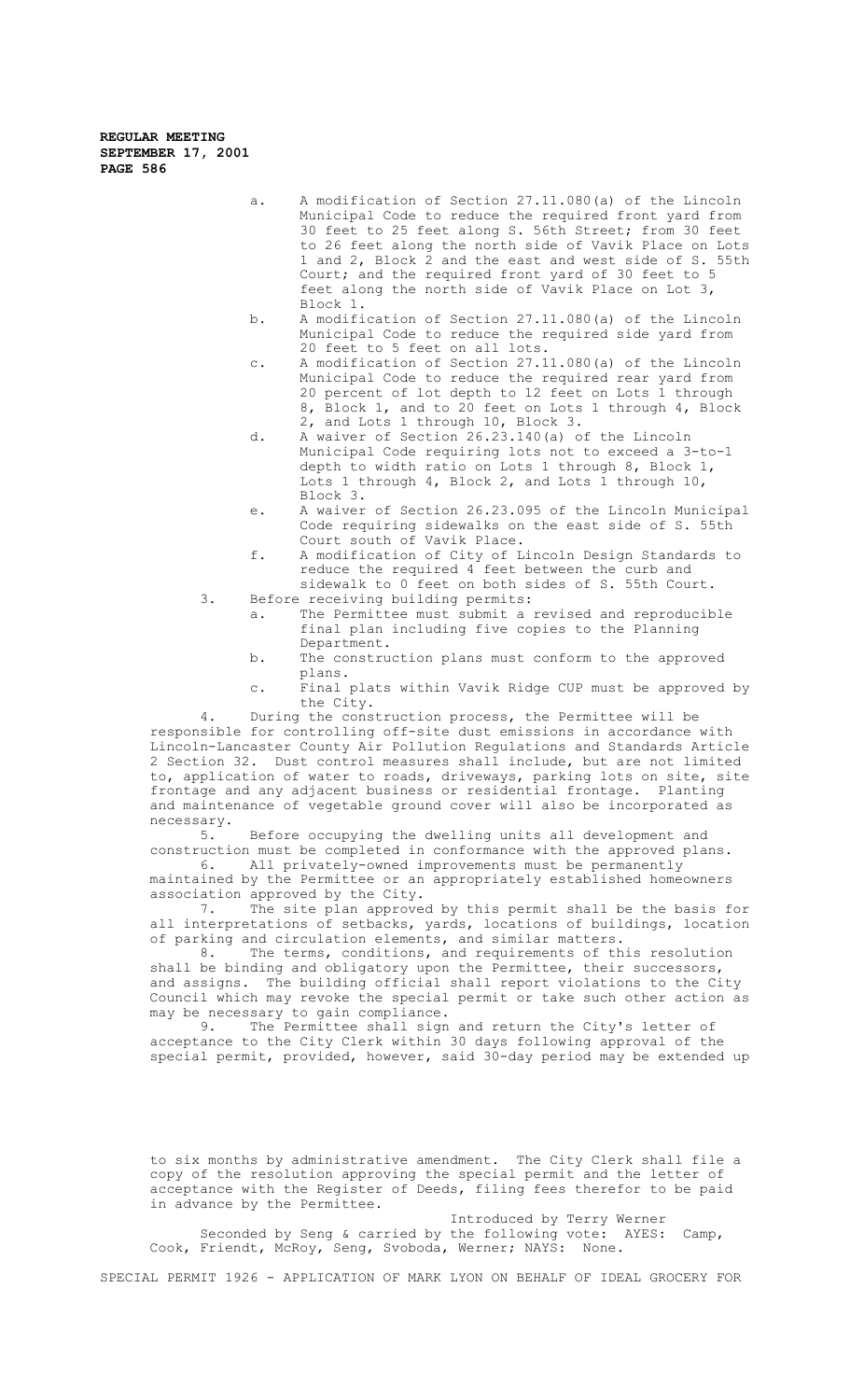AUTHORITY TO SELL ALCOHOLIC BEVERAGES FOR CONSUMPTION OFF THE PREMISES AT S. 27TH AND F STREETS - PRIOR to reading: COOK Moved to delay action on Bill No. 01R-248 for one week to 9/24/01. Seconded by Seng & carried by the following vote: AYES: Camp, Cook, Friendt, Seng, Svoboda, Werner; NAYS: McRoy. ACCEPTING THE REPORT OF NEW AND PENDING CLAIMS AGAINST THE CITY AND APPROVING DISPOSITION OF CLAIMS SET FORTH THEREIN FOR THE PERIOD OF AUGUST 16 - 31, 2001 - PRIOR to reading: SVOBODA Moved to delay action on the Yoakum Claim for one week to 9-24-01. Seconded by Seng & carried by the following vote: AYES: Cook, Friendt, McRoy, Seng, Svoboda, Werner; NAYS: Camp. CAMP Moved to delay action on the Bauer Claim for one week to 9-24-01. Seconded by Seng & carried by the following vote: AYES: Cook, Friendt, McRoy, Seng, Werner; NAYS: Camp & Svoboda. COOK Moved to delay action on the Davis Claim for one week to 9-24-01. Seconded by Friendt & carried by the following vote: AYES: Cook, Friendt, McRoy, Seng, Svoboda, Werner; NAYS: Camp.<br>CLERK Read the following resolution, introduced by Read the following resolution, introduced by Terry Werner, who moved its adoption to accept the remaining claims as recommended: A-81100 BE IT RESOLVED by the City Council of the City of Lincoln, Nebraska: That the claims listed in the attached report, marked as Exhibit "A", dated September 4, 2001, of various new and pending tort claims filed against the City of Lincoln with the Office of the City Attorney or the Office of the City Clerk, as well as claims which have been

disposed of, are hereby received as required by Neb. Rev. Stat. \$ 13-905 (Reissue 1997). The dispositions of claims by the Office of the City Attorney, as shown by the attached report, are hereby approved: **ALLOWED** 

| DEMIED                                                                           |                   | ALLOWED                 |          |  |
|----------------------------------------------------------------------------------|-------------------|-------------------------|----------|--|
| Estate of Traci Prickett                                                         | \$500,000.00      | Robert & Beverly Renfro | \$329.15 |  |
| Robert Blankenship                                                               | 950,000.00        | Sarah Ratcliffe         | 1,042.34 |  |
| Jason Blair                                                                      | 1,000,000.00      | Dawn R. McFarland       | 5,090.48 |  |
| Theodore R. Wilcox                                                               | 100,000.00        |                         |          |  |
| Cindy Frye                                                                       | NAS*              |                         |          |  |
| Ronnie L. Davis                                                                  | 611.47            |                         |          |  |
| Kelly Anthofer                                                                   | 500.00            |                         |          |  |
| Reginald Bauer                                                                   | <del>260.00</del> |                         |          |  |
| Haoran Sun                                                                       | 114.00            |                         |          |  |
| Kimball Management                                                               | 105.66            |                         |          |  |
| Phil & Sandy Yoakum                                                              | <del>252.98</del> |                         |          |  |
| Tim Klenke                                                                       | 70.00             |                         |          |  |
| Dennis Turnbull                                                                  | 70.00             |                         |          |  |
| Jim Fisher                                                                       | 70.00             |                         |          |  |
| Larry Husa                                                                       | 70.00             |                         |          |  |
| $\pm$ N <sub>1</sub> $\lambda$ movem <sup>1</sup> Cross <sup>1</sup> $\pm$ 2 sal |                   |                         |          |  |

\* No Amount Specified.

The City Attorney is hereby directed to mail to the various claimants listed herein a copy of this resolution which shows the final disposition of their claim.

 Introduced by Terry Werner Seconded by Seng & carried by the following vote: AYES: Camp, Cook, Friendt, McRoy, Seng, Svoboda, Werner; NAYS: None.

APPLICATION OF ST. TERESA'S CATHOLIC CHURCH TO CONDUCT A RAFFLE WITHIN THE CITY OF LINCOLN FROM OCTOBER 2, 2001 THROUGH NOVEMBER 11, 2001 - CLERK read the following resolution, introduced by Terry Werner, who moved its  $\begin{matrix}\n \text{adoption:} \\
\text{A-81101} \text{WHE}\n \end{matrix}$ 

WHEREAS, St. Teresa's Catholic Church has made application for a permit to conduct a raffle in the City of Lincoln pursuant to Chapter 9.32 of the Lincoln Municipal Code; and

WHEREAS, said application complies with all of the requirements of Section 9.32.030 of the Lincoln Municipal Code.

NOW, THEREFORE, BE IT RESOLVED by the City Council of the City of Lincoln, Nebraska:

That, after public hearing duly had as required by Section 9.32.050 of the Lincoln Municipal Code, the City Council does hereby grant a permit to St. Teresa's Catholic Church to conduct a raffle in the City of Lincoln in accordance with the application filed by Rev. Joseph Nemec. The City Clerk is directed to issue a permit upon the payment by the applicant of the required fee, said permit to be valid only for the specific lotteries described in said application and only for a period of one year from the date of approval of this resolution. Said permit shall be subject to all of the conditions and requirements of Chapter 9.32 of the Lincoln Municipal Code.

BE IT FURTHER RESOLVED that pursuant to Section 9.32.080 of the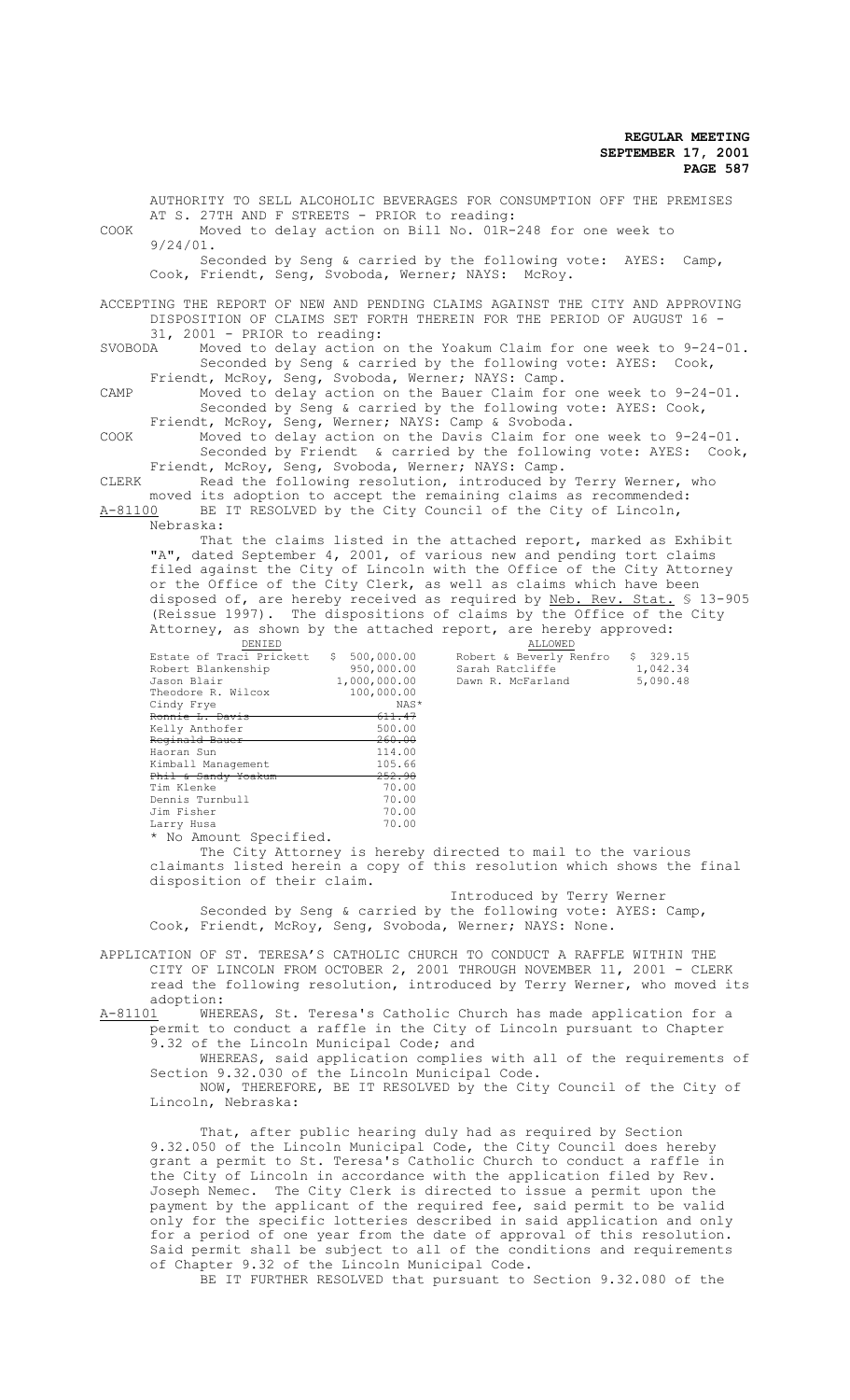Lincoln Municipal Code, a tax of 5% is imposed upon the gross proceeds received from the sale of raffle chances or tickets within the City of Lincoln, which tax shall be due no later than sixty (60) days after the conclusion of each raffle to be conducted hereunder, and if unpaid at that time, shall thereafter be delinquent.

Introduced by Terry Werner Seconded by Camp & carried by the following vote: AYES: Camp, Cook, Friendt, McRoy, Seng, Svoboda, Werner; NAYS: None.

APPLICATION OF PIUS X HIGH SCHOOL BOOSTER CLUB TO CONDUCT A LOTTERY WITHIN THE CITY OF LINCOLN FROM JANUARY 20, 2002 THROUGH APRIL 20, 2002 - CLERK read the following resolution, introduced by Terry Werner, who moved its adoption:<br>A-81102 WHE

WHEREAS, Pius X High School Booster Club - B.O.L.T. has made application for a permit to conduct a lottery in the City of Lincoln pursuant to Chapter 9.32 of the Lincoln Municipal Code; and

WHEREAS, said application complies with all of the requirements of Section 9.32.030 of the Lincoln Municipal Code.

NOW, THEREFORE, BE IT RESOLVED by the City Council of the City of Lincoln, Nebraska:

That, after public hearing duly had as required by Section 9.32.050 of the Lincoln Municipal Code, the City Council does hereby grant a permit to Pius X High School Booster Club - B.O.L.T. to conduct a lottery in the City of Lincoln in accordance with the application filed by Deborah Schulte, Administrative Director. The City Clerk is directed to issue a permit upon the payment by the applicant of the required fee, said permit to be valid only for the specific lotteries described in said application and only for a period of one year from the date of approval of this resolution. Said permit shall be subject to all of the conditions and requirements of Chapter 9.32 of the Lincoln Municipal Code.

BE IT FURTHER RESOLVED that pursuant to Section 9.32.080 of the Lincoln Municipal Code, a tax of 5% is imposed upon the gross proceeds received from the sale of lottery chances or tickets within the City of Lincoln, which tax shall be due no later than sixty (60) days after the conclusion of each lottery to be conducted hereunder, and if unpaid at that time, shall thereafter be delinquent.

Introduced by Terry Werner Seconded by Seng & carried by the following vote: AYES: Camp, Cook, Friendt, McRoy, Seng, Svoboda, Werner; NAYS: None.

APPLICATION OF HUSKER ATHLETICS FUND TO CONDUCT A RAFFLE WITHIN THE CITY OF LINCOLN FROM SEPTEMBER 20, 2001 THROUGH OCTOBER 20, 2001 - CLERK read the following resolution, introduced by Terry Werner, who moved its adoption:<br><u>A-81103</u> WHE

WHEREAS, Husker Athletics Fund has made application for a permit to conduct a raffle in the City of Lincoln pursuant to Chapter 9.32 of the Lincoln Municipal Code; and

WHEREAS, said application complies with all of the requirements of Section 9.32.030 of the Lincoln Municipal Code.

NOW, THEREFORE, BE IT RESOLVED by the City Council of the City of Lincoln, Nebraska:

That, after public hearing duly had as required by Section 0.32.050 of the Lincoln Municipal Code, the City Council does hereby grant a permit to Husker Athletics Funds to conduct a raffle in the City of Lincoln in accordance with the application filed by Bud Synhorst. The City Clerk is directed to issue a permit upon the payment by the applicant of the required fee, said permit to be valid only for the

specific lotteries described in said application and only for a period of one year from the date of approval of this resolution. Said permit shall be subject to all of the conditions and requirements of Chapter 9.32 of the Lincoln Municipal Code.

BE IT FURTHER RESOLVED that pursuant to Section 9.32.080 of the Lincoln Municipal Code, a tax of 5% is imposed upon the gross proceeds received from the sale of raffle chances or tickets within the City of Lincoln, which tax shall be due no later than sixty (60) days after the conclusion of each raffle to be conducted hereunder, and if unpaid at that time, shall thereafter be delinquent.

Introduced by Terry Werner Seconded by Friendt & carried by the following vote: AYES: Camp, Cook, Friendt, McRoy, Seng, Svoboda, Werner; NAYS: None.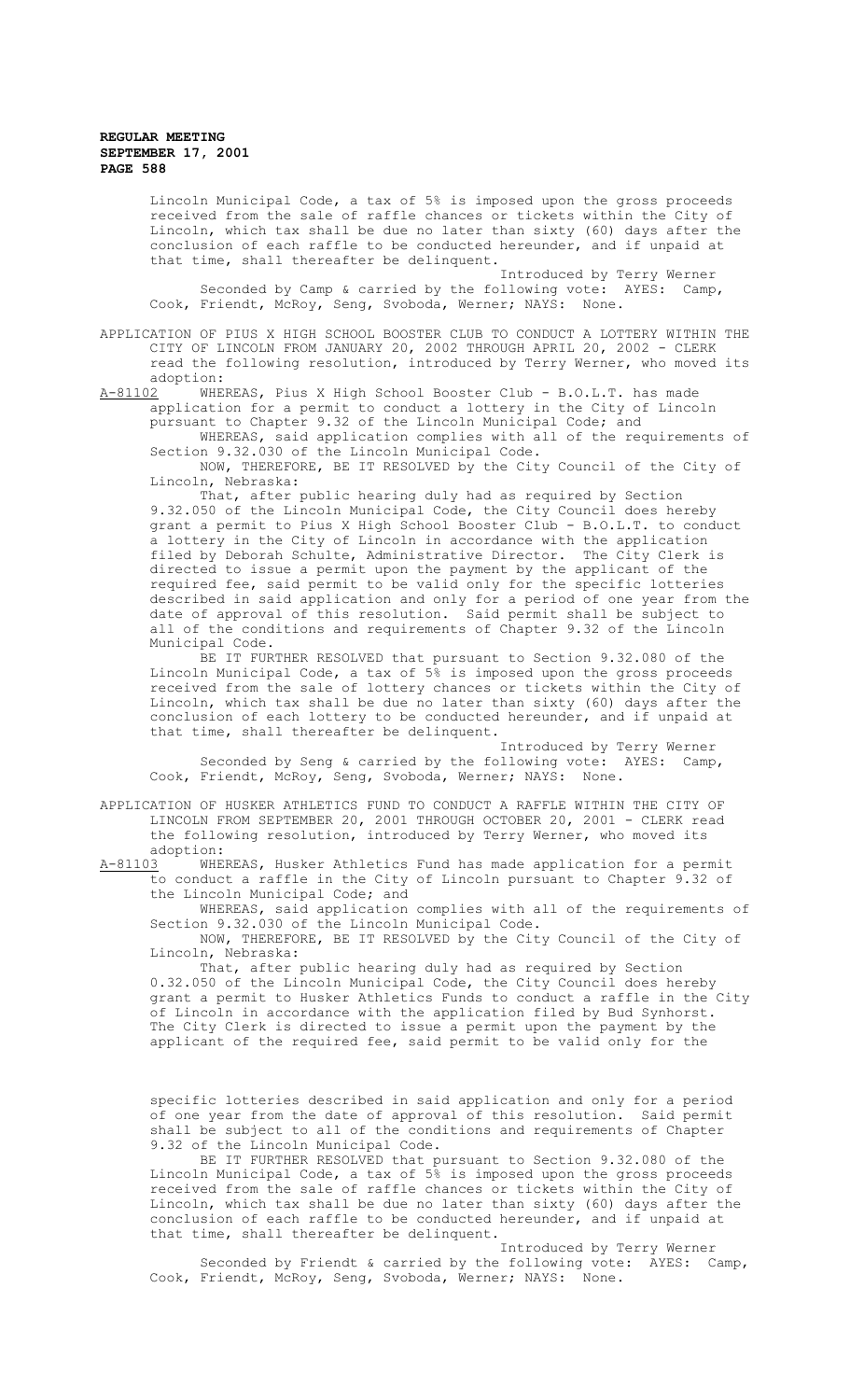SETTING THE HEARING DATE OF MONDAY, OCTOBER 1, 2001 AT 1:30 P.M. FOR LAZLO INC DBA EMPYREAN ALES/LAZLO'S/JABRISCO'S FOR AN ADDITION TO THE PREMISE OF APPROX. 33' X 49', LOCATED AT 210 NORTH 7TH STREET - CLERK read the following resolution, introduced by Terry Werner, who moved its adoption:<br>A-81104 BE

A-81104 BE IT RESOLVED by the City Council, of the City of Lincoln, that a hearing date is hereby fixed for Monday, October 1, 2001 at 1:30 p.m. or as soon thereafter as possible in the City Council Chambers, County-City Building, 555 South 10th Street, Lincoln, NE, for the purpose of considering the Application of Lazlo Inc. dba Empyrean Ales/Lazlo's/Jabrisco's for an addition to his license premise of approx. 33' x 49' at a bldg located at 210 N. 7th St. If the Police Dept. is unable to complete the investigation by said time, a new hearing date will be set. Introduced by Terry Werner

Seconded by Seng & carried by the following vote: AYES: Camp, Cook, Friendt, McRoy, Seng, Svoboda, Werner; NAYS: None.

# **PETITIONS AND COMMUNICATIONS**

REPORT FROM THE UNL MICROBIOLOGIST OF WATER TESTS FOR THE MONTH OF AUGUST -CLERK Presented said report which was placed on file in the Office of the City Clerk. **(35-01)**

PETITION TO VACATE PUBLIC WAY GREENFIELD STREET FROM N.W. 10TH STREET NORTH 75 FEET, SUBMITTED BY GERALD L. SCHLEICH - CLERK presented said petition, which was referred to the Law Dept.

### **REPORTS OF CITY OFFICERS**

INVESTMENT OF FUNDS FOR AUGUST 27 THROUGH AUGUST 31, 2001 - CLERK read the following resolution, introduced by Terry Werner, moved its adoption: A-81105 BE IT HEREBY RESOLVED BY THE CITY COUNCIL of the City of Lincoln, Nebraska:

That the attached list of investments be confirmed and approved, and the City Treasurer is hereby directed to hold said investments until maturity unless otherwise directed by the City Council. (Investments for August 27 - August 31, 2001.)

Introduced by Terry Werner Seconded by Seng & carried by the following vote: AYES: Camp, Cook, Friendt, McRoy, Seng, Svoboda, Werner; NAYS: None.

INVESTMENT OF FUNDS FOR SEPTEMBER 4 THROUGH SEPTEMBER 7, 2001 - CLERK read the following resolution, introduced by Terry Werner, moved its adoption: A-81106 BE IT HEREBY RESOLVED BY THE CITY COUNCIL of the City of Lincoln, Nebraska:

That the attached list of investments be confirmed and approved, and the City Treasurer is hereby directed to hold said investments until maturity unless otherwise directed by the City Council. (Investments for September 4 - September 7, 2001.)

Introduced by Terry Werner Seconded by Seng & carried by the following vote: AYES: Camp, Cook, Friendt, McRoy, Seng, Svoboda, Werner; NAYS: None.

REPORTS FROM CITY TREASURER OF TELECOMM OCC. TAX FOR THE MONTH OF APRIL -SEPTEMBER, 2001: AIRTIME SMR, INC.; FOR THE MONTH OF JULY: BROADWING TELECOMMUNICATIONS; IBM GLOBAL SERVICES-NS DIV.; NEBRASKA TECHNOLOGY & TELECOMMUNICATIONS, INC.; FOR THE MONTH OF AUGUST : ONE CALL COMMUNICATIONS, INC. - CLERK presented said report which was placed on file in the Office of the City Clerk. **(20)**

REPORT OF LINCOLN WATER & WASTEWATER SYSTEM OF RECAPITULATION OF DAILY CASH REPORT FOR AUGUST, 2001. - CLERK presented said report which was placed on file in the Office of the City Clerk. **(8-71)**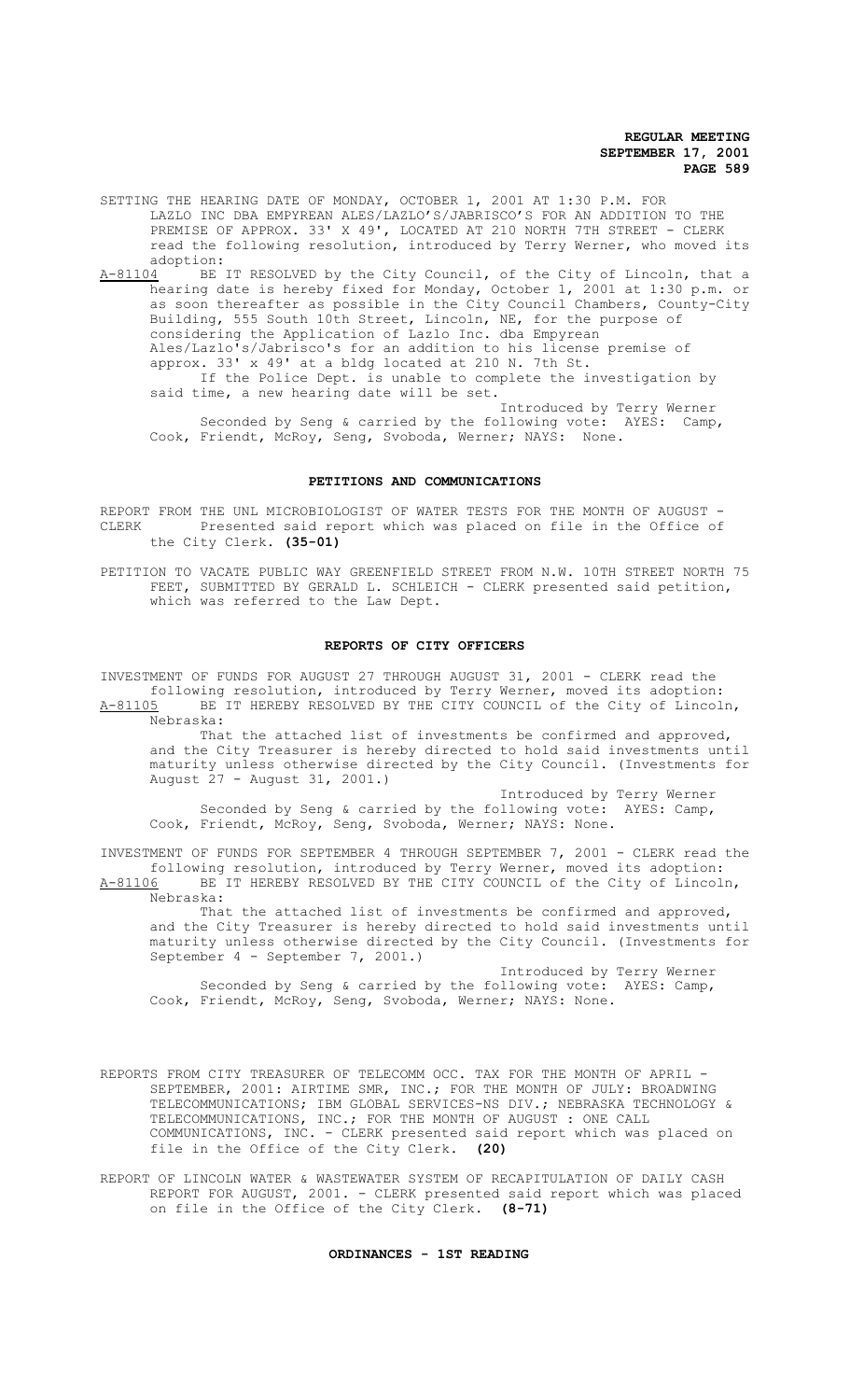- VACATING THE NORTH-SOUTH ALLEY IN BLOCK 119, ORIGINAL PLAT OF LINCOLN, GENERALLY LOCATED AT 10TH STREET AND LINCOLN MALL - CLERK read an ordinance, introduced by Terry Werner, vacating the north-south alley in Block 119, Original Plat, generally located at 10th Street and Lincoln Mall and retaining title thereto in the City of Lincoln, the first time.
- AMENDING TITLE 26 OF THE LINCOLN MUNICIPAL CODE RELATING TO THE LAND SUB-DIVISION ORDINANCE TO GROUP ALL APPLICATION FEES INTO ONE CHAPTER, TO ADD AN APPLICATION FEE FOR A REQUEST TO AMEND THE CONDITIONS OF AN APPROVED FINAL PLAT, TO VACATE A FINAL PLAT, AND TO AMEND THE TEXT OF THE LAND SUBDIVISION ORDINANCE - CLERK read and ordinance, introduced by Terry Werner, amending title 26 of the Lincoln Municipal Code relating to the land subdivision ordinance to group all application fees into one chapter, to add an application fee for a request to amend the conditions of an approved final plat, to vacate a final plat, and to amend the text of the land subdivision ordinance, the first time.

# **ORDINANCES - 3RD READING**

AUTHORIZING THE ISSUANCE OF NOT TO EXCEED \$7,000,000 CITY OF LINCOLN, NEBRASKA PARKING REVENUE BONDS, SERIES 2001 - CLERK read an ordinance, introduced by Coleen Seng, authorizing the issuance of not to exceed \$7,000,000 City of Lincoln, Nebraska parking revenue bonds, series 2001, the third time.<br>WERNER

Moved to pass the ordinance as read.

Seconded by Svoboda & carried by the following vote: AYES: Camp, Cook, Friendt, McRoy, Seng, Svoboda, Werner; NAYS: None. The ordinance, being numbered **17912,** is recorded in Ordinance Book 24, Page

### **MISCELLANEOUS BUSINESS**

### **PENDING LIST -**

- VACATING PINE LAKE RD. FROM THE WEST LINE OF LAZY ACRES SUBDIVISION EAST TO THE WEST LINE OF LOT 6 I.T., GENERALLY LOCATED WEST OF S. 14TH ST. & PINE LAKE RD.:
- CAMP Moved to remove Bill No. 01-22 from pending for public hearing on  $10 - 1 - 01$

Seconded by Seng & carried by the following vote: AYES: Camp, Cook, Friendt, McRoy, Seng, Svoboda, Werner; NAYS: None.

SPECIAL PERMIT 1873 - APPEAL OF SPRINT SPECTRUM, L.P., FROM THE PLANNING COMMISSION DENIAL OF SPECIAL PERMIT 1873 FOR AUTHORITY TO CONSTRUCT A 90' TALL WIRELESS COMMUNICATIONS FACILITY AND WAIVER OF THE FALL ZONE, ON PROPERTY GENERALLY LOCATED AT 4700 ANTELOPE CREEK ROAD:

CAMP Moved to remove Bill No. 01R-212 from pending for public hearing on 10-1-01.

Seconded by Cook & carried by the following vote: AYES: Camp, Cook, Friendt, McRoy, Seng, Svoboda, Werner; NAYS: None.

CAMP Moved to extend the Pending List for 1 week. Seconded by Seng & carried by the following vote: AYES: Camp, Cook, Friendt, McRoy, Seng, Svoboda; NAYS: None.

### **UPCOMING RESOLUTIONS**

CAMP Moved to approve the resolutions to have Public Hearing on September 24, 2001. Seconded by Seng & carried by the following vote: AYES: Camp, Cook, Friendt, McRoy, Seng, Svoboda, Werner; NAYS: None.

## **ADJOURNMENT**

## **3:58 p.m.**

CAMP Moved to adjourn the City Council Meeting of September 17, 2001. Seconded by Seng & carried by the following vote: AYES: Camp, Cook, Friendt, McRoy, Svoboda, Werner; NAYS: None; ABSENT: Seng. So ordered.